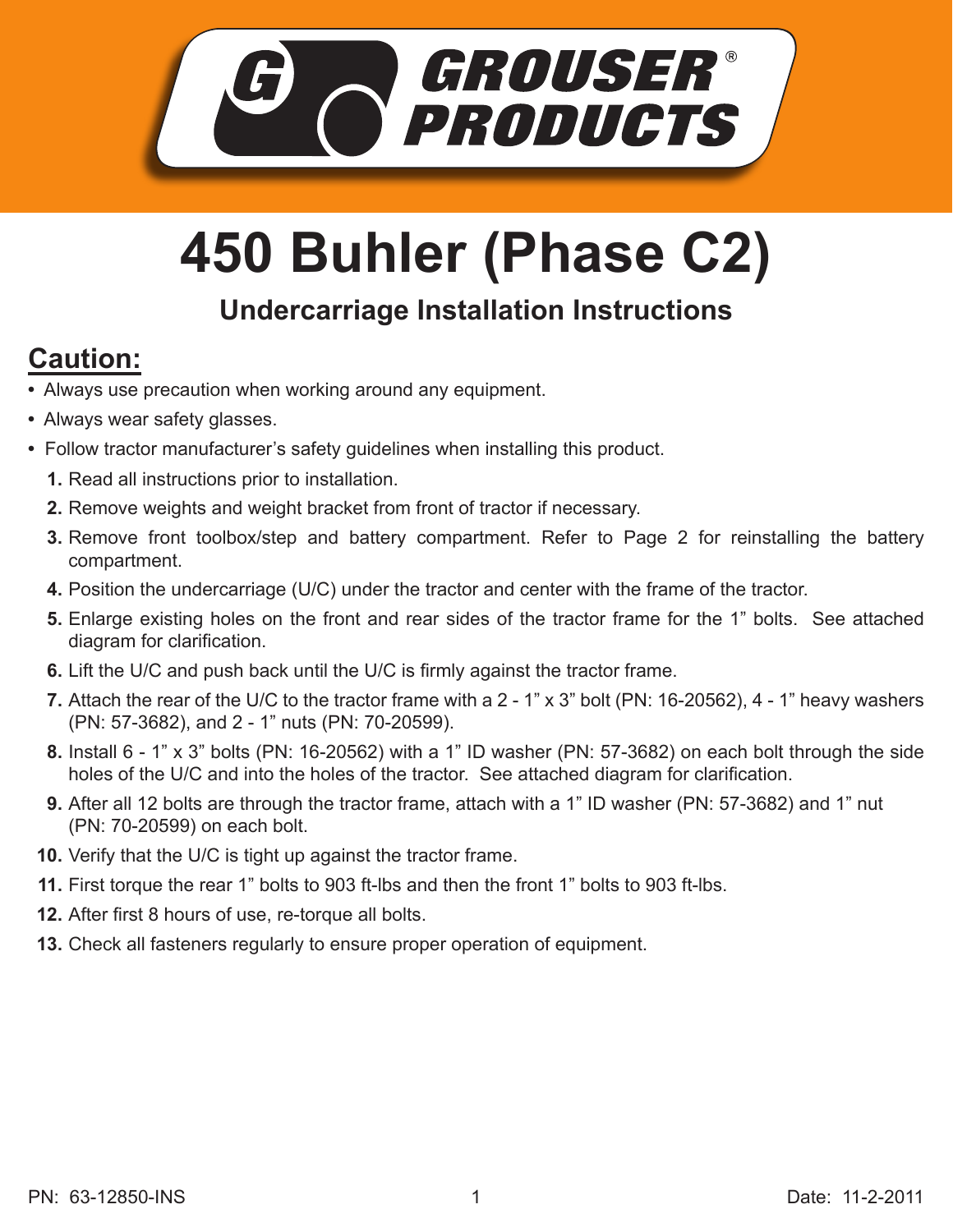

**1.** Turn battery cables for easier routing (1).



**2.** Install the rear battery relocation bracket (PN: 18-12853) on the left fender using the original hardware on the fender (1).



**3.** Install the front battery relocation bracket (PN: 18-12852) on the left fender using the original hardware on the fender (1). Attach the battery compartment to the front bracket with the orginal battery compartment hardware (2).



**5.** Attach the battery compartment to the rear bracket with 3 - 3/8" bolts (PN: 16-35C616) on each side (1).



**6.** Weld a 5/16" bolt (PN: 16-20036) in approximately each of the locations in the above photo. Use a hose clamp (PN: 18-3074), a plate (PN: 18-3075), and a nut (PN: 70-20581) to secure the battery cables (1 & 2). Include a P-Clamp (PN: 18-10561) behind the top hose clamp to secure a 3rd cable (2).



**4.** Route the cables as shown (1). They will be attached and secured in a later step.

| Qty. | Part No.  | <b>Description</b>                      |
|------|-----------|-----------------------------------------|
| 2    | 16-20036  | 5/16" x 1-1/2" Hex Bolt Gr 5 NC         |
| 6    | 16-35C616 | 3/8" x 1" Flanged Bolt                  |
| 1    | 18-10561  | P-Clamp                                 |
| 1    | 18-12852  | <b>Front Battery Relocation Bracket</b> |
| 1    | 18-12853  | <b>Rear Battery Relocation Bracket</b>  |
| 2    | 18-3074   | Hose Hold Down Clamp                    |
| 2    | 18-3075   | Hose Hold Down Clamp Plate              |
| 2    | 70-20581  | 5/16" Hex Nut NC                        |